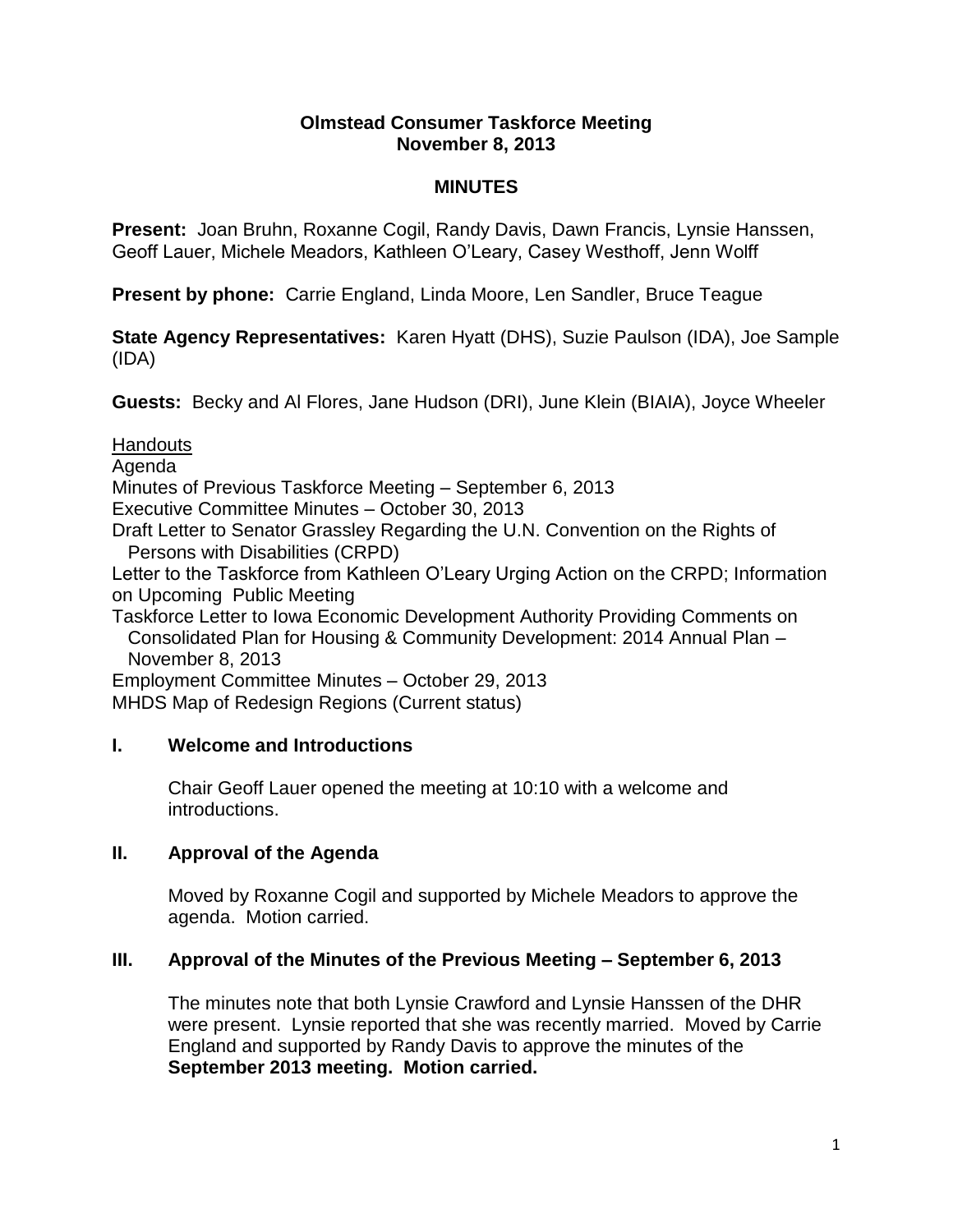# **IV. Executive Committee Report**

A. Follow-up discussion/recommendations (from September meeting) on Taskforce identity, advocacy activities, and support to members. Geoff reminded members that Gretchen Kraemer of the Attorney General's Office had given some remarks at the September meeting advising the Taskforce, as a governmental entity, to consider how best to assure compliance of its legislative advocacy with state lobbying regulations. The Taskforce does have the option of incorporating as an independent nonprofit. Geoff reported that the Executive Committee had discussed the advantages and disadvantages of such options as incorporation and had decided to recommend no change at this time. One item to consider is that as a governmental entity it is inappropriate for the Taskforce to have bylaws. The bylaws have been a useful guide for Taskforce operations, however, and Geoff stated that they could continue to be used informally for that purpose.

Executive Committee members had also volunteered to serve as mentors for new Taskforce members asking for this support. In general, it appears that Taskforce members feel sufficiently supported to carry out their responsibilities.

- B. Annual strategic priority setting: proposed method for afternoon session. Geoff explained the method the Taskforce would be using in the afternoon to establish 2014 legislative and policy priorities. The first step would be to review the current year's priorities to see what should be dropped. All Taskforce members and state representatives would then have an opportunity to propose new priorities. Members and state reps would be given five votes, to apply in any way they chose to the list of priorities. The votes would be tallied for voting members only and also for the group as a whole.
- C. Update: OCTF letter to Michael Gamel-McCormick, Disability Counsel to Senator Harkin (follow-up to September discussion). Geoff noted that Taskforce members had been sent a copy of the letter he had written to Mr. Gamel-McCormick, as promised at the September meeting, as a followup to his briefing of the Taskforce on issues of concern to Senator Harkin and to the discussion of Taskforce perceptions about urgent issues in Iowa. The letter Geoff sent attempted to summarize the discussion. Mr. Gamel-McCormick had made it clear that Senator Harkin was willing to use his office to benefit Iowans with disabilities.
- D. Request for Approval of Taskforce letter to Senator Grassley regarding UN Convention on the Rights of Persons with Disabilities (CRPD). Members had received a draft letter to Senator Grassley urging his support for the U.N. Convention, now that it has once again been brought up in the Senate. Dawn Francis reported that she and other attendees at the National Council for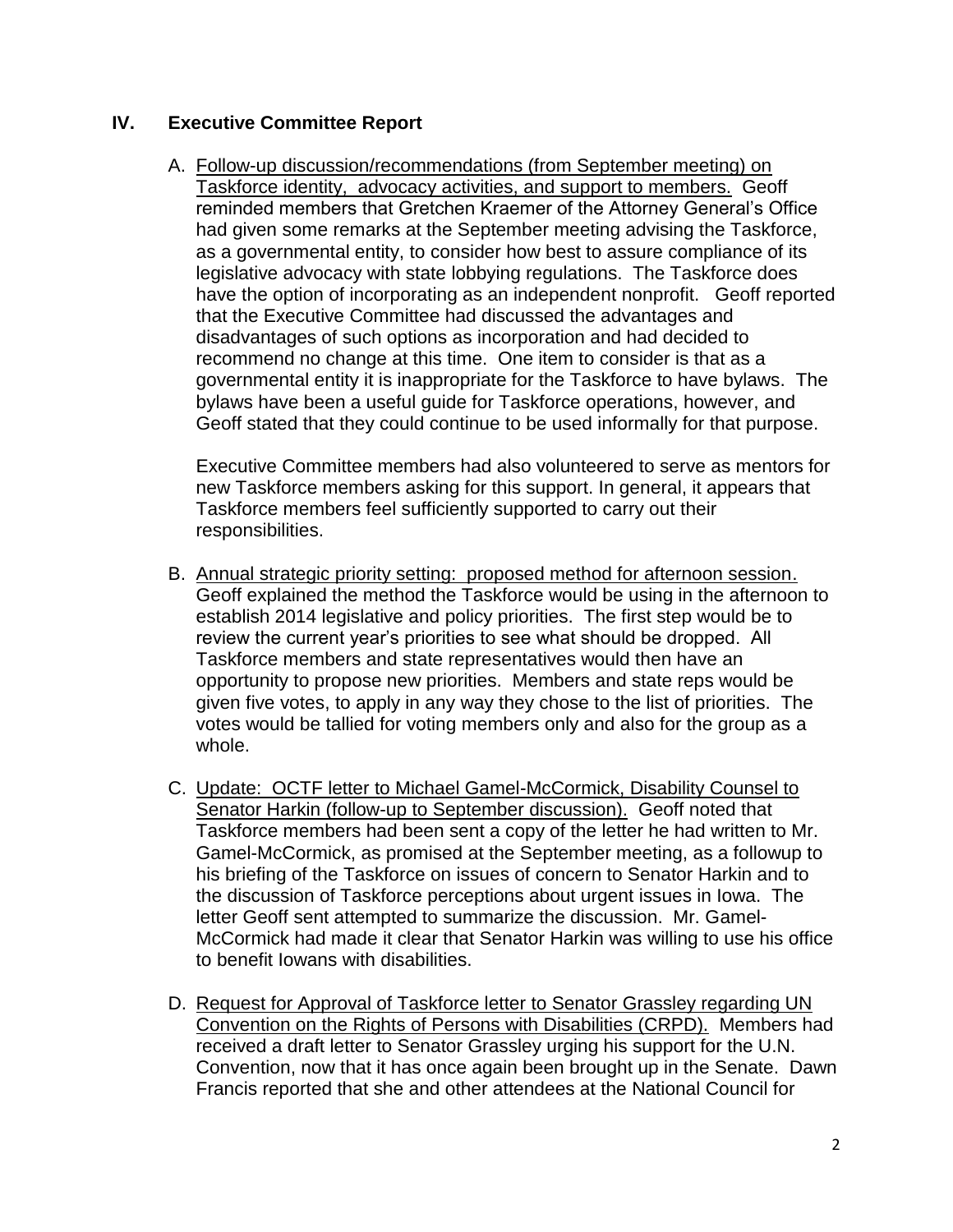Independent Living summer conference had met with Senator Grassley and staff regarding the CRPD, and tried to address concerns he had publicly expressed about the Convention to explain his earlier vote against it. The discussion continued after the Senator had to leave, and staff shared more of his concerns. Dawn became convinced that there was an inadequate understanding of what the CRPD would do, such as call for countries to address forced sterilization of women with disabilities, and would not do, such as limit parental rights. Kathleen O'Leary stated that she also had met with members of the Iowa delegation, and distributed a written statement to Taskforce members asking them to contact Senators Harkin and Grassley. Jenn Wolff moved to approve the draft letter to Senator Grassley urging support of the U.N. Convention on the Rights of Persons with Disabilities. Michele Meadors supported the motion. Motion carried. Carrie England stated that her center had sent a letter to the editor urging a favorable vote, and that she would send a copy to Liz O'Hara for distribution.

E. Request for Approval of OCTF Letter to Iowa Economic Development Authority Commenting on the Consolidated Plan for Housing and Community Development: 2014 Annual Plan. Liz stated that the Iowa EDA is aware of the Olmstead Taskforce's concerns as they were already expressed last year—namely, that the EDA includes sheltered workshops as a priority for the allocation of its Community Development Block Grant funds. This indicates that the EDA is out of step with other state agencies (DHS, Iowa Workforce Development, the DD Council, Iowa Vocational Rehabilitation Services) who are working collaboratively to realign employment services towards the goal of employment in integrated settings. In addition, the Plan uses outdated language on disability. EDA staff person Leslie Leager responded to the Taskforce via email, inviting the Taskforce to participate in development of the 2015 – 2019 Consolidated Plan. Len Sandler has expressed strong support for proactive involvement in the planning process, because the Plan governs how much of Iowa's resources for housing and economic development will be allocated. Nevertheless, the Employment Committee and the Executive Committee felt it was important to put the Taskforce on record with respect to the shortcomings in the 2014 Action Plan. Moved by Dawn Francis and supported by Randy Davis to approve the draft letter to the Iowa Economic Development Authority conveying comments on the Consolidated Plan's 2014 Annual Plan. Motion carried.

# **V. Nominations Committee Report**

Carrie England, Committee Chair, reported on recruitment of new membership for 2014. Taskforce members whose terms expire but who are eligible for one or more additional terms need to reapply, and their applications will be reviewed along with new applicants. This would apply to Bruce Teague and Michele Meadors. Recruitment will have to be especially targeted to prospective candidates who can either represent older Iowans or who have experience living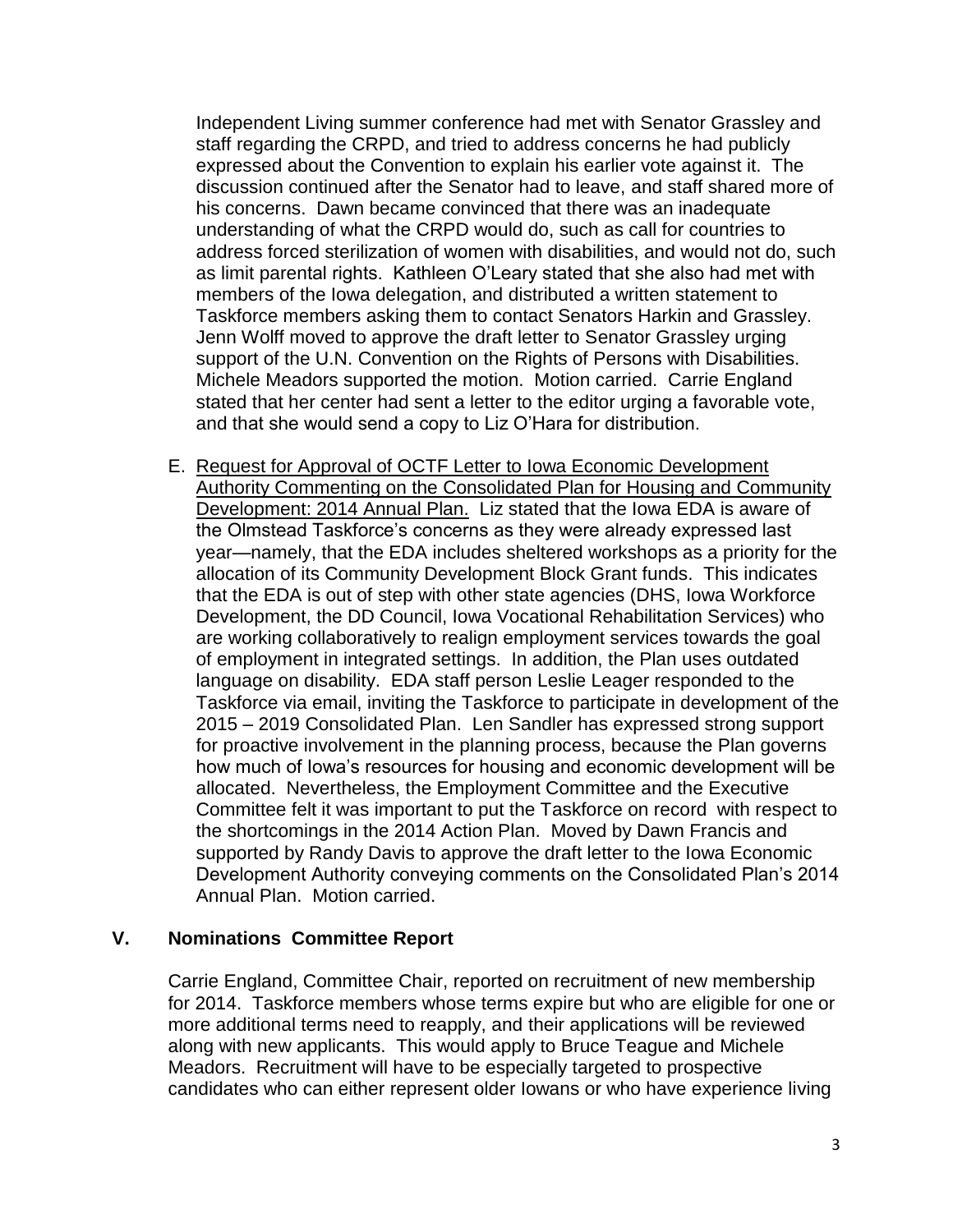in an institution such as a nursing home, psychiatric unit or intermediate or residential care facility. The Taskforce is strengthened by demographic and geographic diversity and by diversity of experience. The application will be posted on the Taskforce website and will also be sent out to Taskforce members and partners for dissemination.

Carrie said that the Taskforce will also need a roster of candidates for its officers' positions: Chair, Vice Chair and Secretary.

Carrie invited interest in serving on the Nominations Committee, which needs additional members. The Committee meets as needed for the member recruitment process, developing the roster of candidates for officer, and most recently to accept and review nominations for the annual Ray Gerke Systems Advocacy award. Other awards may be developed for other purposes in the near future. Bruce Teague and Jenn Wolff expressed interest in joining the **Committee** 

# **VI. Employment Committee Report**

Joan Bruhn reported on the Committee's recent meeting, prefacing her remarks by saying that she herself was raised by her parents on the assumption that she would be working some day, and that this should be the case for all young people with disabilities. Taskforce members had been sent copies of the minutes of the October 29<sup>th</sup> meeting. The Committee continues to study the issues in consultation with Tammie Amsbaugh, who has been involved in state agency initiatives to create more options for integrated employment. The Committee did take up the issues related to the Economic Development Authority's Consolidated Plan, and had forwarded the recommendations to the Executive Committee that had just been presented to the Taskforce. In addition, the Committee has sent a recommendation to the Executive Committee that the Taskforce be represented at the 12/17 meeting of the Legislative Fiscal Viability Committee, in order to provide public comment on the importance of including supported employment as a core service under redesign. Joan said that she personally would not want to argue that all sheltered workshops be closed, but that clearly more resources should be channeled into employment services leading to jobs in integrated settings, at minimum wages or above. She again stated the importance of parents bringing up children with disabilities to expect that they will join the workforce.

Jane Hudson of DRI stated that John Gish of her staff is involved in employment issues, and that he could participate in Employment Committee meetings. John works on barrier removal for people on SSDI who want to work, as well as on benefits issues.

Lynsie Hanssen noted that the U.S. Department of Labor's Office of Federal Contract Compliance Programs has new regulations under Section 503 of the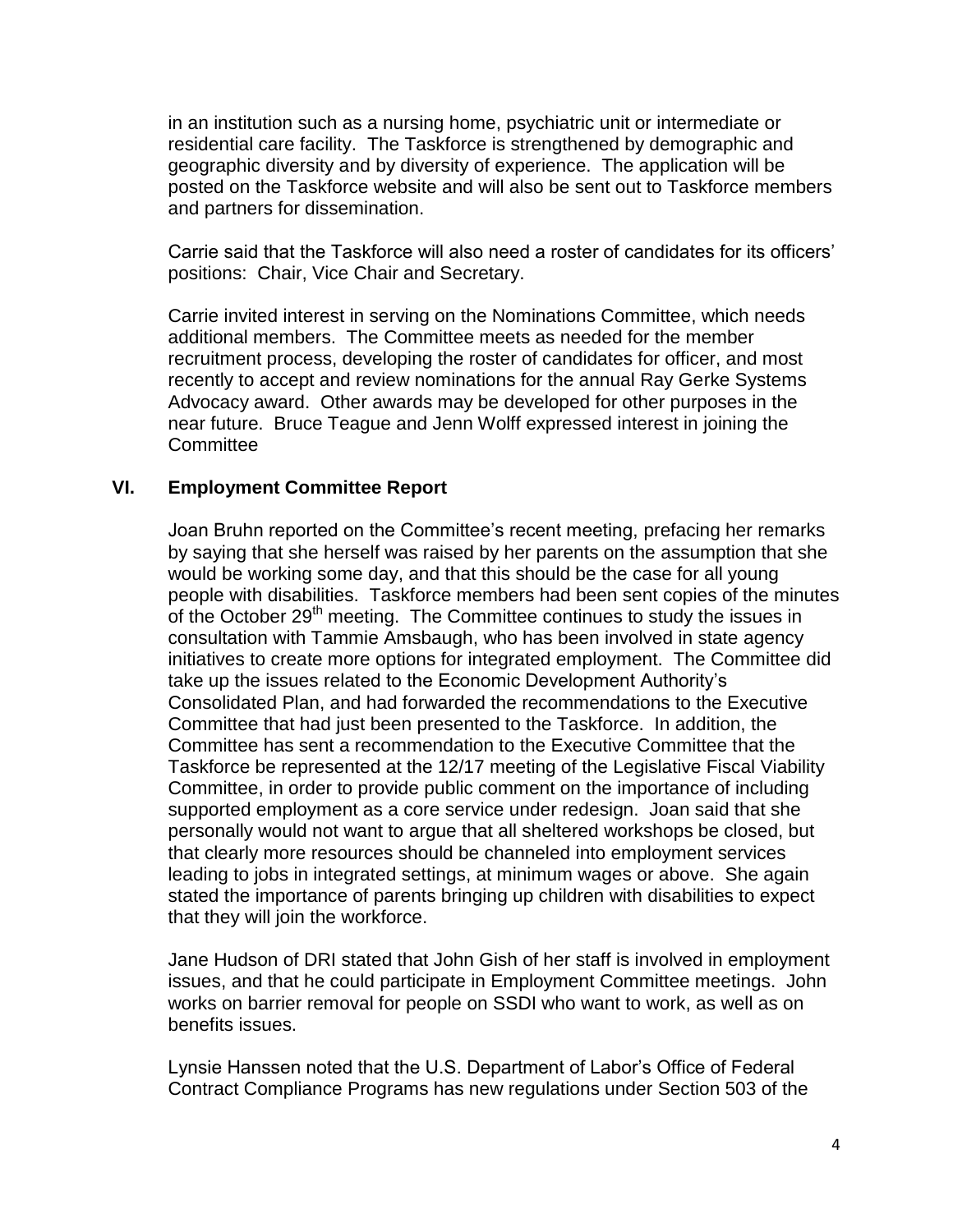Rehabilitation Act, effective in March 2014, which establish goals and reporting requirements for contractors regarding the hiring of people with disabilities. She recommended that the Employment Committee look at the new rules. Roxanne Cogil stated that another development in Iowa is the hiring of five Disability Resource Coordinators, which take on some of the functions once carried out by Iowa Workforce Development's disability navigators. She has met with the Coordinators and believe they could be of real help to people with disabilities.

# **VII. Taskforce Recognition of Becky Flores**

Geoff announced that the Taskforce wanted to honor Becky Flores, who has just retired from DHS after providing staff support to the Taskforce since 2007. Geoff provided some highlights from her career, beginning with her work as an attorney and a founding member of the Iowa Organization of Women Attorneys and her sixteen years with the Department of Human Services, where her interests centered on children's issues and supports for homeless people. Her friends and colleagues remember her dedication to the young people involved in Self Advocacy and Leadership for Youth with Disabilities (SALYD)—so much so that while still in recovery from a devastating car accident she attended a Saturday function being held by the group.

Becky and her husband Al, who has accompanied her to Taskforce meetings in the past, were called forward, and she was presented with a plaque honoring her service to the Taskforce.

# **VIII. Update on MHDS and Redesign**

Theresa Armstrong provided an update of the regionalization process under redesign, distributing the most current map of regions. Regionalization is nearing completion. Jefferson County's application for exemption has been denied and the county's appeal was rejected; the county has until 11/14 to decide on a further appeal.

Regions are currently working on management plans; Theresa encouraged Taskforce members to get involved in their regions' planning. .She will send Liz a list of regional contacts so that individual Taskforce members can get information about meetings and opportunities for input. Theresa thanked the Taskforce for its comments on the proposed rules for core services and for regional operations. Some comments were accepted; for those that were not, it was principally because the Taskforce proposed items for insertion which were not authorized by the legislation. Theresa stated that DHS does agree with the Taskforce stance on employment services, and also with the comment that how system principles are to be applied to redesign needs to be defined. Eventually outcomes-based yearly reporting will have to be done by the regions. The outcomes need to be defined. The legislative Administrative Rules Committee will consider the proposed rules, and they will hopefully be in effect in early 2014.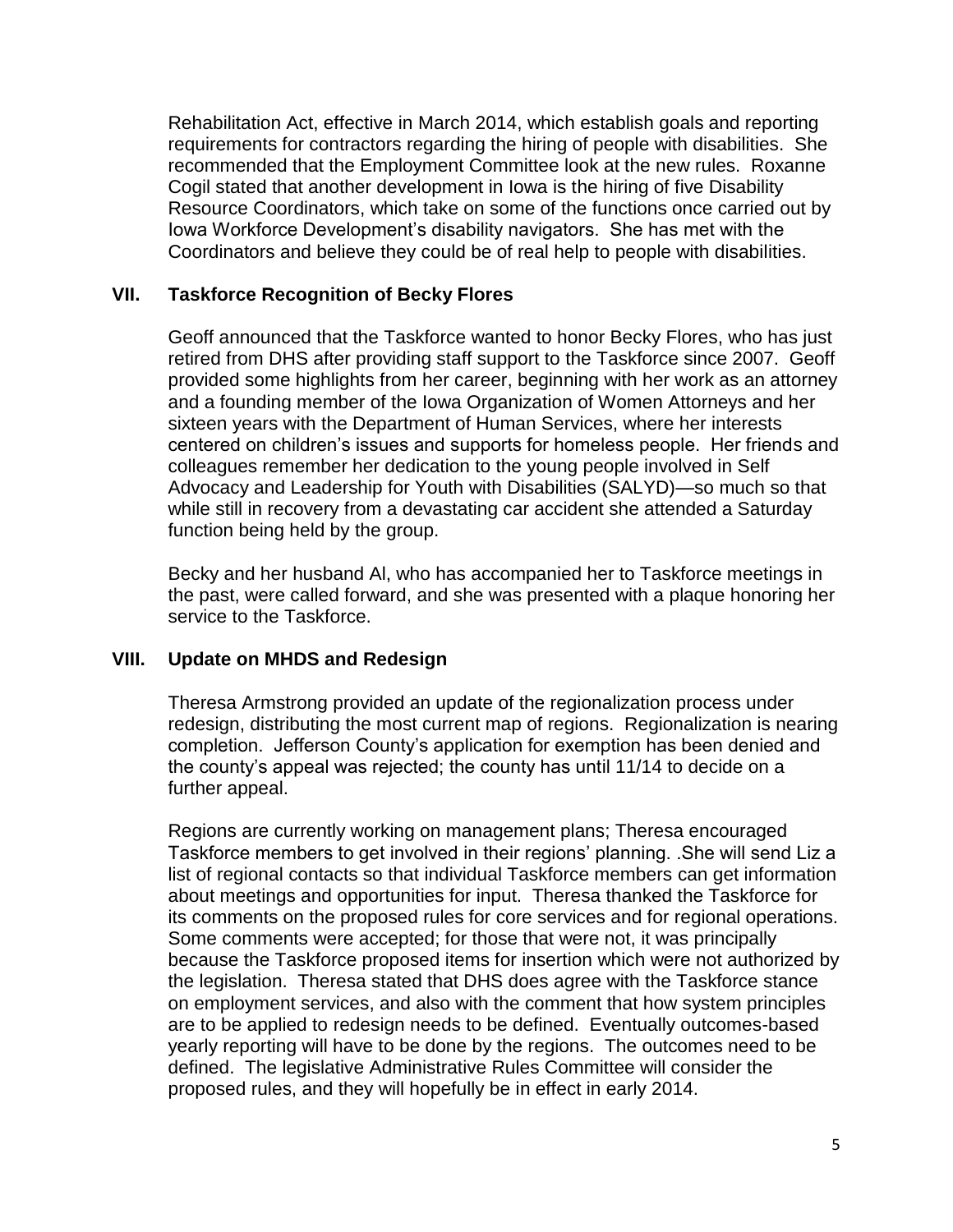Senate file 446 directed DHS to establish autism supports for children up to age 9, who are able to benefit from Applied Behavioral Analysis, and whose families make up to 400% of federal poverty level (FPL). Services would be paid for by Medicaid. (Most private insurance does not cover them.) DHS is working to develop the service system. Rules will be sent to the MHDS Commission; they can be found in the 11/13 bulletin. Comments will be due by 12/3, and DHS hopes that the rules will be in effect on 4/1/14. An RFP will be released next week for an administrative entity for the service system. Child Health Specialty Clinics is setting up an expert panel to get suggestions on the proposed rules.

Theresa also reported that the Children's Work Group has had its fourth meeting, developing recommendations to the Legislature. Th/e final report is due next week (11/15). While last year the group recommended creation of a "Children's Cabinet," that idea was not accepted by the Legislature. The final report is likely to recommend, instead, a "Children's Interagency Council," which would include representation from the Departments of Human Rights, Human Services, and Public Health, as well as Juvenile Justice and other agencies touching the lives of children and able to push appropriate policy changes through. A Children's Advisory Council would also be created, including representation from providers and families. The Work Group has been looking at proposed core services for adults to draw parallels to core services for children. The group also wants to see a standardized assessment for children.

The Legislative Fiscal Viability Committee had its first meeting in October and will hold its next and last on December  $17<sup>th</sup>$ . At the first meeting a panel of providers and county representatives were called in to speak to redesign issues. The IDPH Director reported on the work of the Workforce Work Group, whose report is due in December. At its December meeting, the Committee will receive the final report of the Children's Work Group.

Theresa reported on staffing changes at the MHDS Division, starting with Becky Flores' retirement. Staff support to the Taskforce will now be provided by Karen Hyatt. The Department has not yet posted Becky's position. Robyn Wilson has also retired; DHS hopes to have her replacement by January  $1<sup>st</sup>$ . A new position opened for a mental health specialist, because of all that is going on with redesign and with Magellan's new responsibilities; Laura Larkin will take that position. Finally, CDD filled a position for the department by hiring Ben Cleveland to work on defining and reporting outcomes under redesign.

Theresa said that more will be known about funding for regions under redesign by the Taskforce's next meeting. She could not speak to such issues as the mandated "clawback" of county savings on service expenditures due to expansion of Medicaid—80% of those savings are now required to be returned to the state. Theresa said that savings could amount to \$45 – 60 million, although no one is sure at this point.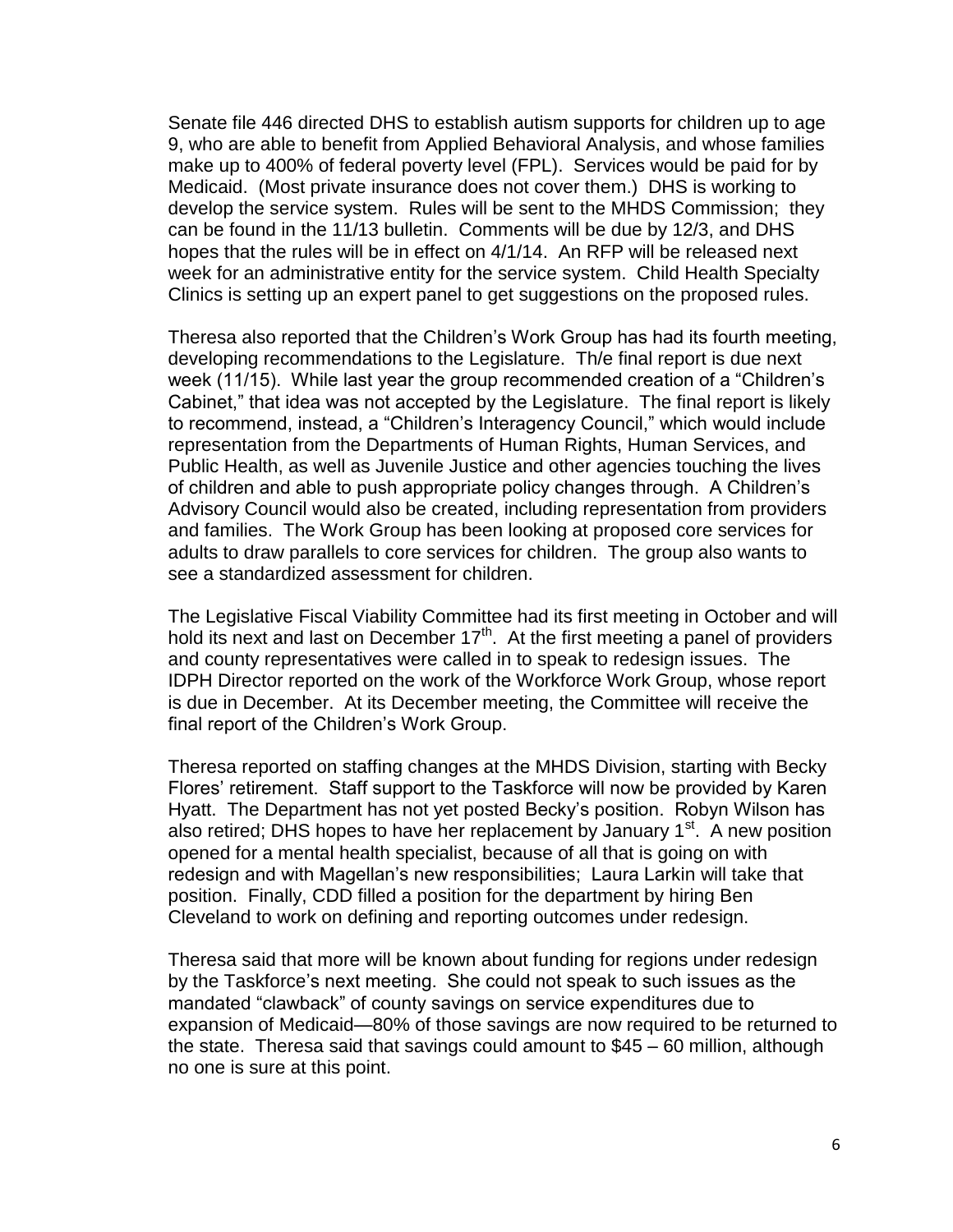Geoff asked for an update on implementation of standardized assessments, noting that the RFP for statewide administration of the Supports Intensity Scale (for people with ID or DD had been withdrawn by DHS. The RFP also included provision for selection of assessment tools for other populations such as people with brain injury. Theresa replied that IME had pulled the RFP because it wanted first to get answers to some important questions. DHS hopes to be back on track for implementation of assessments in the spring of 2014.

Geoff also asked about the administrative rule change affecting people using the Consumer Choice Option (CCO) or Consumer Directed Attendant Care (CDAC), eliminating the ability of people who are consumers' legal guardians from providing direct support services. Theresa said that this was a Medicaid issue and she was not equipped to comment. Geoff also asked what is to happen to people with brain injury (BI) or developmental disabilities (DD) under the redesigned system, as they are not included in the mandatory populations which must receive services. They can be provided services by regions, but not if doing so would result in limits or reductions of core services to the mandatory populations. Geoff asked if it was realistic to think their services would continue under these circumstances. Theresa responded that she believes at least some regions will continue serving these populations. She said it will be important to find out what the new Iowa Health and Wellness Plan (I-HAWP) services might do. It is likely to be a region-by-region decision.

Casey asked for more information about the focus of Ben Cleveland's new responsibilities. Theresa responded that he will be a data analyst, helping DHS focus on outcomes. DHS does not yet have performance-based contracts with regions, but these are called for in the legislation.

# **IX. Update on Taskforce Efforts to Secure Data on Nursing Home Populations**

Casey reported on his conversation with Steve Gold while Gold was in Iowa for the annual IFA housing conference. Gold had asked what was being done to ensure that people in nursing homes—especially people with ID—had the ability to access supports to move to community settings. The first step would be to determine where members of this population are, and Casey asked where the data to answer that question would be. Next, with respect to PASRR and MDS Section Q requirements, are we asking these individuals the right questions, and often enough, if they prefer to get the services they need somewhere besides the nursing home. Theresa said she does not yet have the data to answer those questions, those she has asked for it.

PASRR, or Pre Admission Screening and Resident Review, is required of states by CMS to identify people who have requested nursing home admission, in order to determine if they have ID or mental illness, and if so, whether their needs for services related to those disabilities are best met in the nursing home or in some other setting. CMS does not necessarily prohibit placement of individuals with ID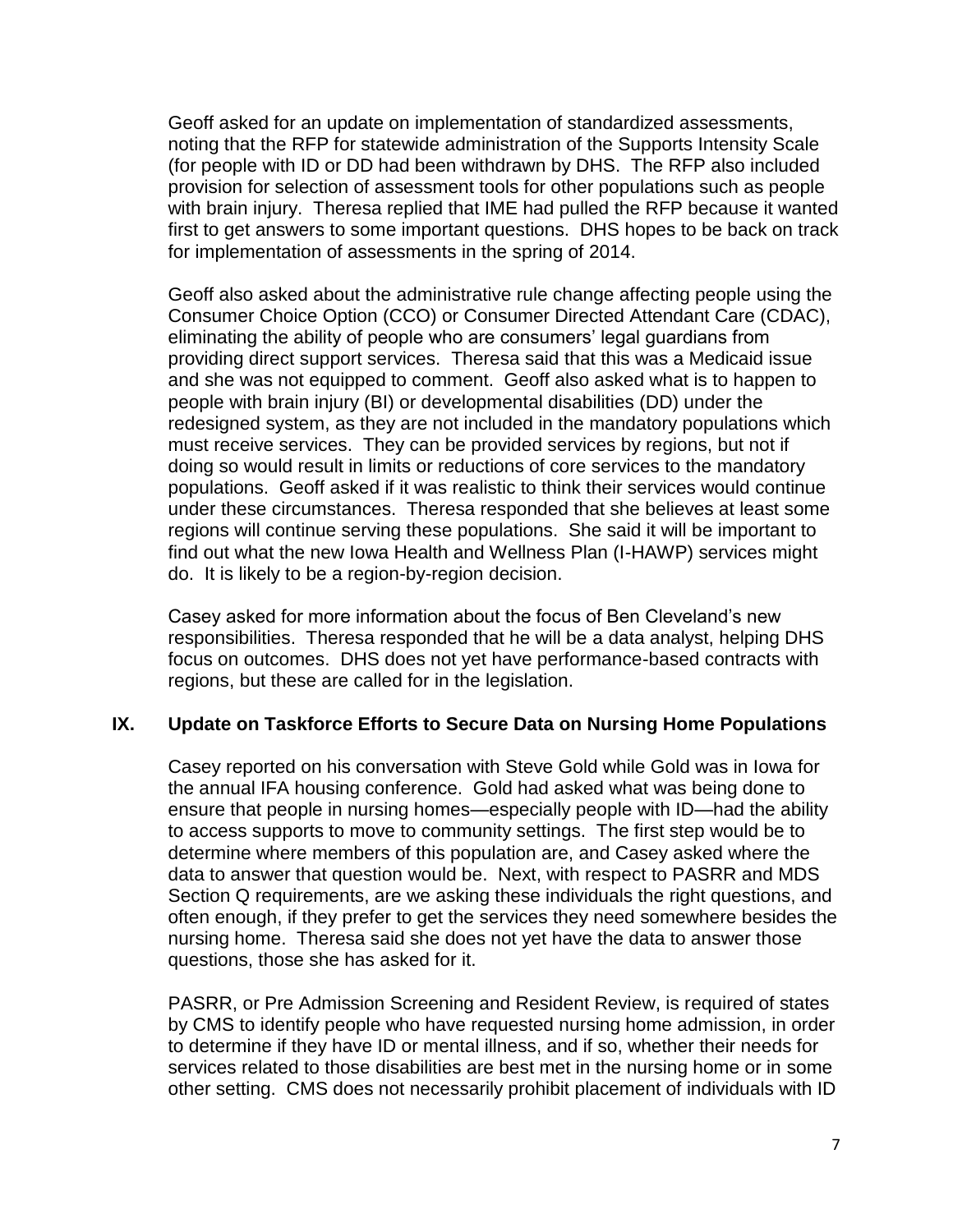or MI in nursing facilities, but states must ensure that they get the services they need. Iowa and many states have only recently come into full compliance with these regulations, implementing both Level I and II screening. However, Casey pointed out, we don't know what happens to people after they have been determined to have ID or MI. Theresa stated that beginning in April 2014, people going into nursing homes for rehabilitation will receive follow up contacts to determine if their placement is still appropriate. DHS is required to maintain data on those with ID and MI where a determination is made that their needs cannot be met in a nursing home. Theresa stated that some families are unaware that there are other options available.

Randy asked what happens to such individuals. Geoff said that in his opinion the data have not been translated into next steps, for those who lack supports for community living. Theresa said that only anecdotal data are available. Randy suggested that the Governor's veto of funding to reduce HCBS Waiver waiting lists was germane to the discussion. He asked if there is a way to ensure that people know of the options. Liz suggested that it is important to recognize the distinction between PASRR, which is a requirement for screening to identify two disabilities, and MDS Section Q, which is part of an annual interview with nursing home residents asking them if they would like to leave the nursing home.

# **X. Establishment of Taskforce Legislative and Policy Priorities**

Taskforce members present in person or by phone participated in the discussion to set 2014 Legislative and Policy Priorities. Members reviewed the current priorities and expressed the wish to retain many of them. Votes were taken on a list of new and existing priority areas that was developed. The tally of the votes was as follows:

# **Summary Vote Tally**

- 
- 
- 11 Key Data Questions 16 Housing
- 10 Waiver Waiting Lists 14 Institutional Issues
- 
- 
- 7 Assistive Technology 8 Assistive Technology
- 5 Redesign Issues 5 Redesign Issues
- 4 Olmstead Outreach 5 Olmstead Outreach
- 1 Direct Support Workforce 3 Direct Support Workforce

# Voting Members **All Taskforce Members**

- 14 Housing 21 Employment
- 13 Employment 17 Waiver Waiting Lists
	-
	-
- 10 Institutional Issues 13 Key Data Questions
- 9 Transportation 12 Transportation
	-
	-
	-
	-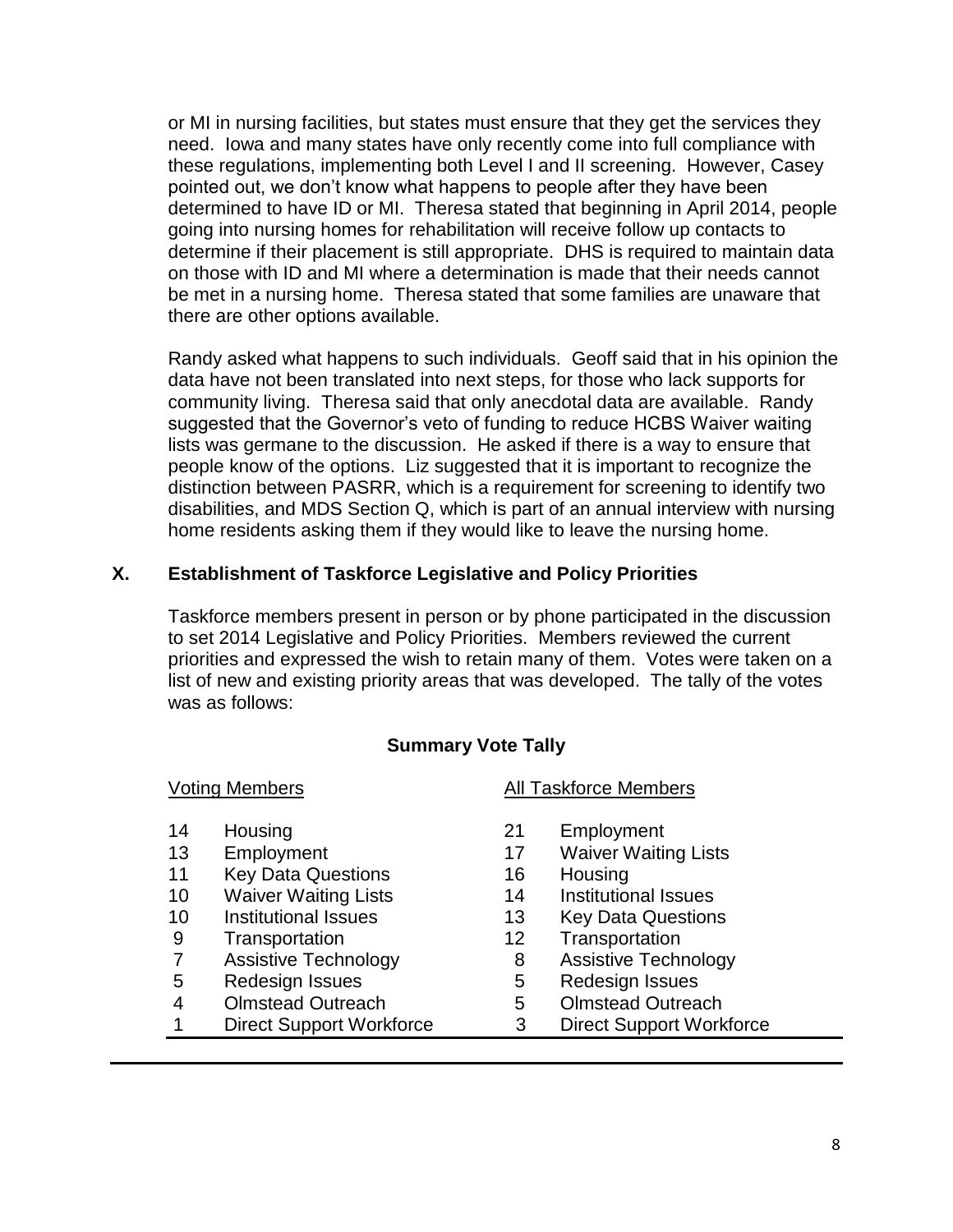Liz was asked to draft a statement of Taskforce priorities for review at the January meeting.

# **XI. State Agency Reports**

Department on Aging (IDA) – Suzie Paulson reported that the department has undertaken a new initiative with Iowa Vocational Rehabilitation Services (IVRS). IDA receives state appropriations to use as a match for federal funding. By using in-kind contributions in lieu of the state funds, they were able to reallocate that money, along with a contribution from Iowa's area agencies on aging, to draw down federal Title I vocational rehabilitation funds, for a total of \$750,000. The money will be used to put an employment specialist in each area agency, to provide employment services to people age 55+ and to do outreach to local employers. The employment specialist will be working with an IVRS counselor. This will help IVRS to reduce its waiting list for services.

Suzie also reported that Disability Employment Specialists are located in five of the fifteen workforce regions (Des Moines, Waterloo, Spencer, Sioux City and Burlington). They will be looking at data on employment of people with disabilities in their regions, compared to the other ten in the state. Consumers can assign their Ticket to Work to the Employment Specialists, who then help them get employment.

Suzie reported that the "Skilled Iowa" initiative, which is supported by the Governor, has involved 180 Iowa businesses in providing unpaid internships, which helps people build their resumes. Skilled Iowa also encourages job seekers to secure National Career Readiness Certification, which also strengthens a resume.

Iowa Finance Authority (IFA) – Terri Rosonke reported that the IFA Board of Directors has awarded funding under the HOME Tenant Based Rental Assistance (TBRA) program. Affordable Housing Network, Inc. (AHNI), which was supported by the Taskforce, has received funding to conduct a pilot program in the Waterloo/Cedar Rapids/Iowa City corridor. The limited geographic area to be served was a disappointment to IFA and the Taskforce, but Terri has met with Easter Seals about the possibility of submitting an application in the next round to provide services over a larger area. Easter Seals is interested. There were also two Housing Trust Fund awards. One was to Hope Haven in Burlington, in the amount of \$50,000 for a project targeted to people with disabilities. Hope Haven in northwest Iowa also received \$50,000 to buy a property for four young men who want to move out of an institution.

The IFA Board retained most of the Olmstead-friendly rating incentives recommended by the Taskforce for inclusion in the Low Income Housing Tax Credit (LIHTC) program. Terri reported that she has done some training for close to 100 developers on Olmstead, in order to help them understand the reason for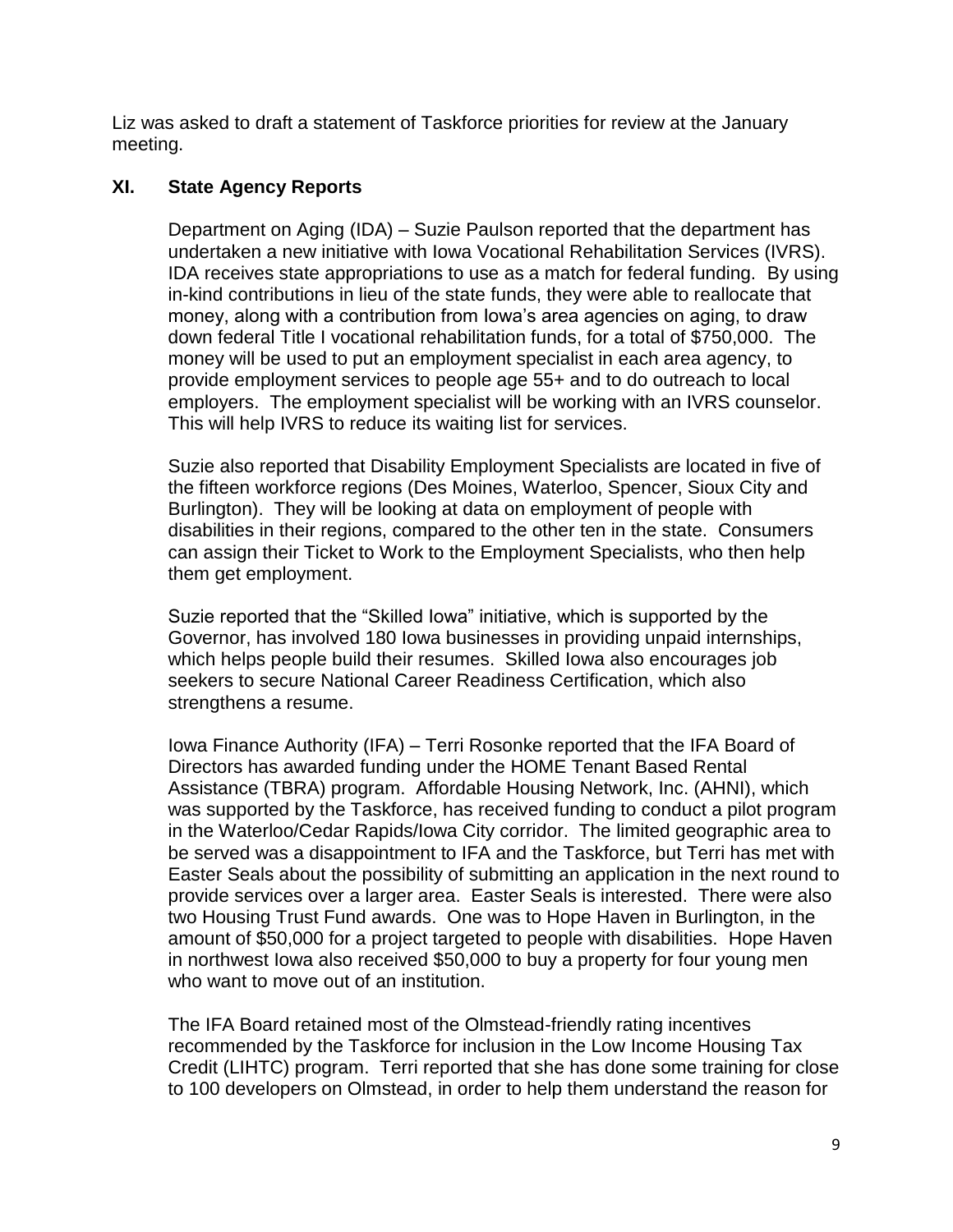IFA's focus on Olmstead and the importance of expanding the supply of fully accessible housing. Terri included IFA's Housing Study data on the issue. Work still has to be done to educate developers on this. Rating incentive points are also awarded in the LIHTC Qualified Action Plan for commitments to have all property management staff to take Mental Health First Aid (MHFA) or some other disability training approved by the Taskforce. The sessions offered so far have been more than full; one or two more will be scheduled. Terri said IFA would welcome another disability training recommendation from the Taskforce besides MHFA. Karen Hyatt said that MHFA offerings are being refined; there is now a course that deals with mental health issues among people with disabilities. Geoff said that the Taskforce should encourage development of an additional disability training; he would like to identify funding that would allow the Taskforce to contract with an entity.

The web-based Iowa Rental Housing Locator (at IAHousingSearch.org) will be launched in January. Iowa is the  $36<sup>th</sup>$  state to have such a website. Social Serve, the contractor managing the search engine, is recruiting listings from landlords. The site will provide current information on vacant units, including affordable, accessible housing, with detailed searchability. Dawn asked for information to disseminate to disability listservs. She suggested activity on the site can help demonstrate the need for accessible units. Michele Meadors asked how detailed the accessibility information would be, as landlords frequent misstate the level of accessibility in their units. Terri said staff at the call centers will be asking for very detailed information from landlords; the centers strive for accuracy.

Department of Human Rights – Lynsie Hannsen reported that the department has hired Mike Williams as the director of the Client Assistance Program. Mike was previously a disability consultant for the Office of Persons with Disabilities. Paige Easton has now taken that position.

#### **XII. Member Reports**

Geoff reported that the Brain Injury Alliance of Iowa has hired a neuro facilitator, who will be located at the BIAIA Urbandale office.

Kathleen O'Leary again urged Taskforce members to contact Senators Harkin and Grassley to promote Senate adoption of the U.N. Convention on the Rights of Persons with Disabilities.

Liz reported that she had spoken to Connie Smith, who feels she must resign from the Taskforce due to declining health.

XIII. Public Comment

None